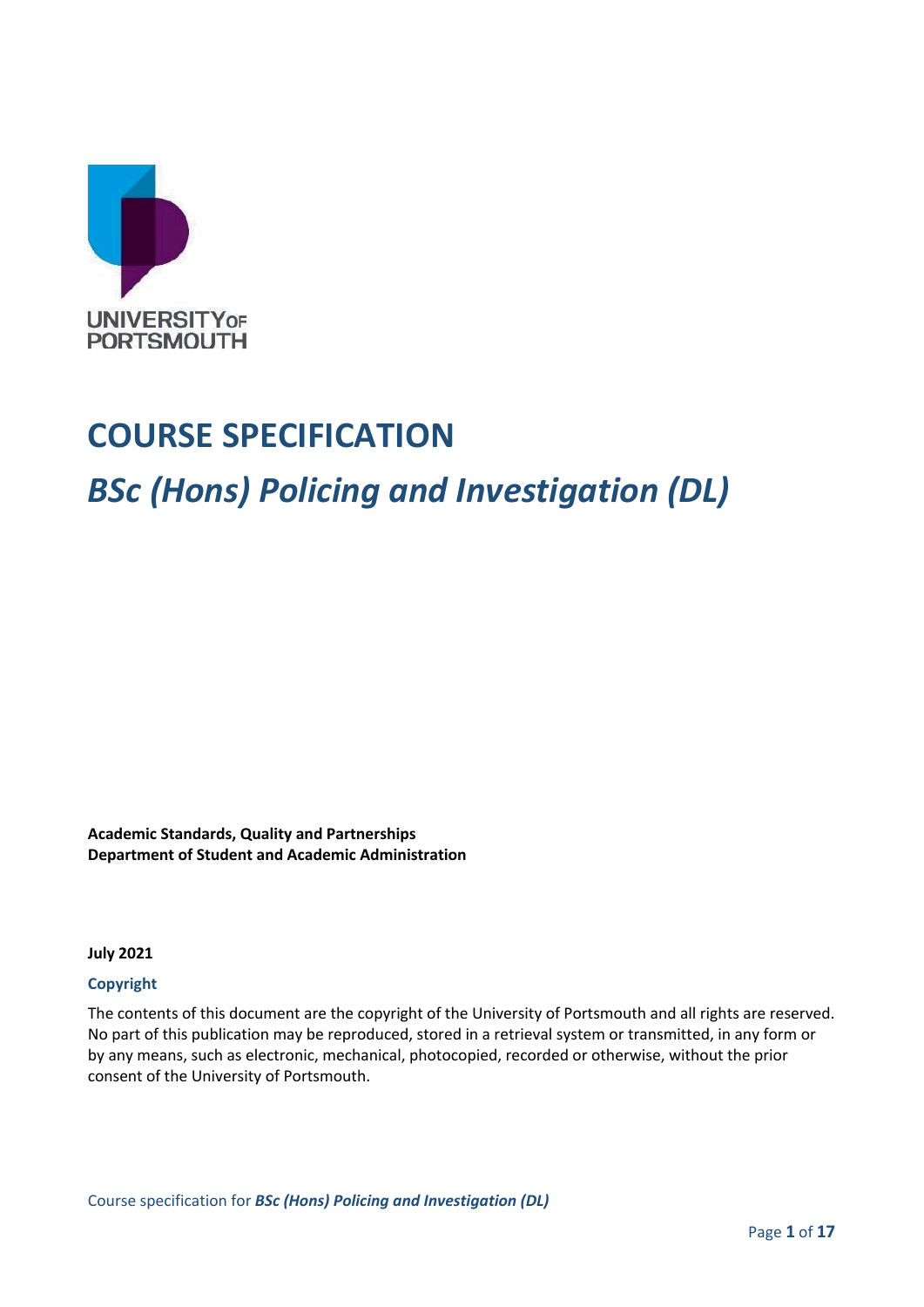### **COURSE SPECIFICATION**

| <b>Course Title</b>                                                                           | <b>BSc (Hons) Policing and Investigation (DL)</b>                                                                                                                                                         |
|-----------------------------------------------------------------------------------------------|-----------------------------------------------------------------------------------------------------------------------------------------------------------------------------------------------------------|
| <b>Final Award</b>                                                                            | <b>BSc</b> (Hons)                                                                                                                                                                                         |
| <b>Exit Awards</b>                                                                            | Certificate in Higher Education, Diploma in Higher<br>Education                                                                                                                                           |
| Course Code / UCAS code (if applicable)                                                       | U2459PTD                                                                                                                                                                                                  |
| Mode of study                                                                                 | Part time                                                                                                                                                                                                 |
| Mode of delivery                                                                              | <b>Distance Learning</b>                                                                                                                                                                                  |
| Normal length of course                                                                       | 4.5 years                                                                                                                                                                                                 |
| Cohort(s) to which this course specification<br>applies                                       | From September 2020 intake onwards                                                                                                                                                                        |
| <b>Awarding Body</b>                                                                          | University of Portsmouth                                                                                                                                                                                  |
| <b>Teaching Institution</b>                                                                   | University of Portsmouth                                                                                                                                                                                  |
| Faculty                                                                                       | <b>Faculty of Humanities and Social Sciences</b>                                                                                                                                                          |
| School/Department/Subject Group                                                               | School of Criminology and Criminal Justice (SCCJ)                                                                                                                                                         |
| School/Department/Subject Group webpage                                                       | https://www.port.ac.uk/about-us/structure-and-<br>governance/organisational-structure/our-academic-<br>structure/faculty-of-humanities-and-social-<br>sciences/school-of-criminology-and-criminal-justice |
| Course webpage including entry criteria                                                       | https://www.port.ac.uk/study/courses/bsc-hons-<br>policing-and-investigation                                                                                                                              |
| Professional and/or Statutory Regulatory<br><b>Body accreditations</b>                        | n/a                                                                                                                                                                                                       |
| <b>Quality Assurance Agency Framework for</b><br>Higher Education Qualifications (FHEQ) Level | FHEQ Level 6                                                                                                                                                                                              |

This course specification provides a summary of the main features of the course, identifies the aims and learning outcomes of the course, the teaching, learning and assessment methods used by teaching staff, and the reference points used to inform the curriculum.

This information is therefore useful to potential students to help them choose the right course of study, to current students on the course and to staff teaching and administering the course.

Further detailed information on the individual modules within the course may be found in the relevant module descriptors and the Course Handbook provided to students on enrolment.

Please refer to th[e Course and module catalogue](https://course-module-catalog.port.ac.uk/#/welcome) for further information on the course structure and modules.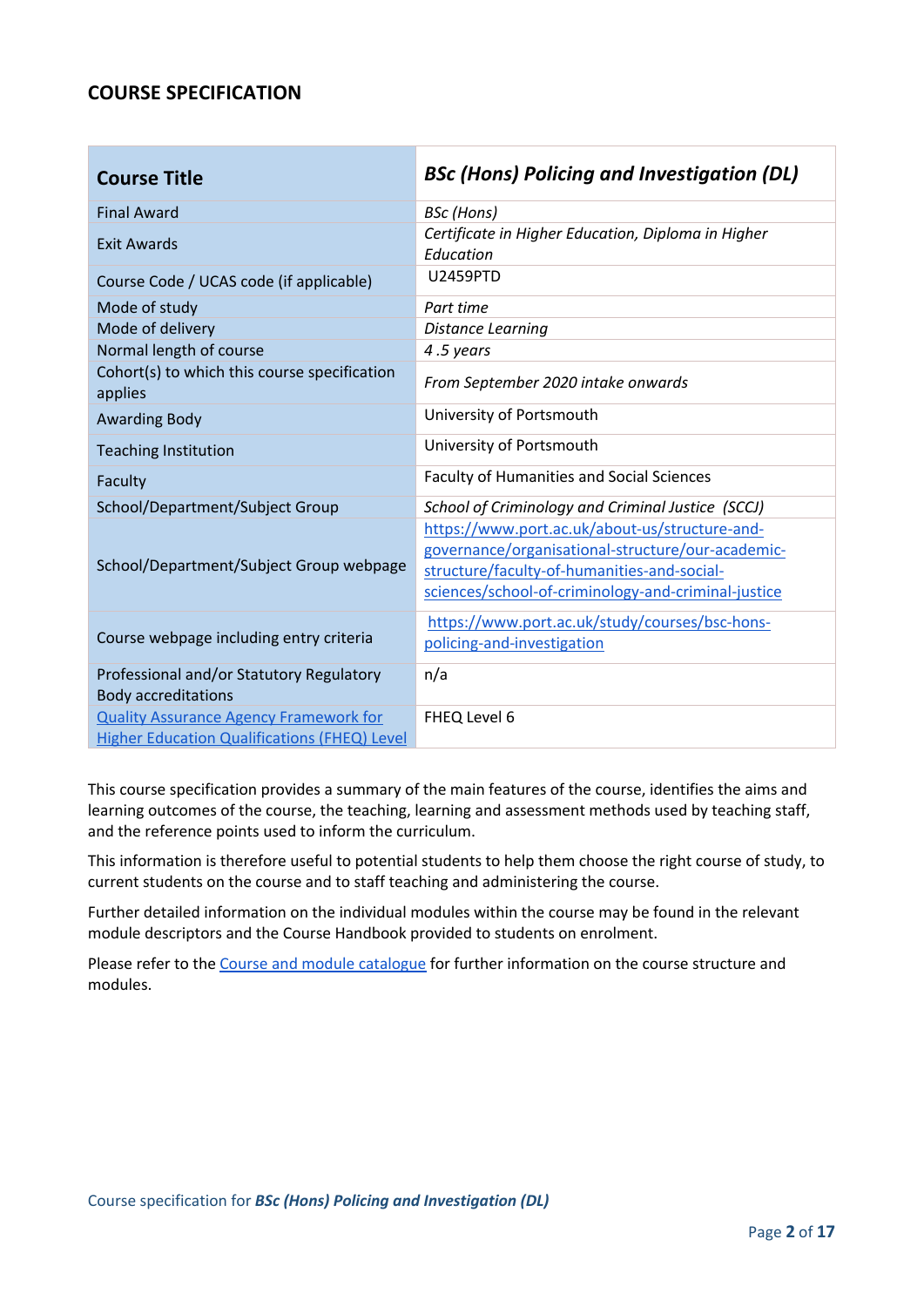## **Educational aims of the course**

● To provide a challenging and stimulating study environment, based upon quality learning and teaching practices.

- To provide a framework allowing students to follow a coherent programme of study
- To enable students to study a multi-disciplinary subject and develop specialist interests in key areas of policing and criminal justice, including the role and professional practices of police investigators as well as other criminal justice related agencies.
- To enable students to exercise choice in their studies, drawing upon the expert knowledge and research of academics teaching in the department.
- To provide an opportunity for students to create and understand links between the disciplines making up the field of criminal justice, policing and criminal investigation.
- To provide students with the opportunity to develop key academic skills, enabling critical thinking and the ability to undertake independent research.
- To provide students with the knowledge, experience and employability skills required to maximise career and postgraduate study opportunities
- To provide a broad education presenting multiple perspectives on policing and investigation, acknowledging issues relating to diversity, social justice and human rights.
- To foster knowledge of criminal justice, policing and investigation in a multi-disciplinary context and critical engagement with its subject areas
- To provide an understanding of the role of empirical research in challenging existing theories and creating new theories
- To facilitate students understanding of and competence in a range of qualitative and quantitative research skills for exploring crime and investigation
- To provide the opportunity to develop transferable skills required for future professional success

#### **Course Learning Outcomes and Learning, Teaching and Assessment Strategies**

Th[e Quality Assurance Agency for Higher Education \(QAA\)](http://www.qaa.ac.uk/en) sets out a national framework of qualification levels, and the associated standards of achievement are found in their [Framework for Higher Education](http://www.qaa.ac.uk/quality-code/the-existing-uk-quality-code/part-a-setting-and-maintaining-academic-standards)  [Qualifications](http://www.qaa.ac.uk/quality-code/the-existing-uk-quality-code/part-a-setting-and-maintaining-academic-standards) document.

The Course Learning Outcomes for this course are outlined in the tables below.

#### **A. Knowledge and understanding of:**

| LO<br>number | <b>Learning outcome</b>                                                                                                | <b>Learning and</b><br><b>Teaching</b><br>methods                                                                                                                                                                                          | <b>Assessment</b><br>methods                                                                                                                                                                                                          |
|--------------|------------------------------------------------------------------------------------------------------------------------|--------------------------------------------------------------------------------------------------------------------------------------------------------------------------------------------------------------------------------------------|---------------------------------------------------------------------------------------------------------------------------------------------------------------------------------------------------------------------------------------|
| A1           | Core aspects of investigation theory and policing<br>processes, including a range of contributing 'sub'<br>disciplines | are delivered by<br>distance<br>learning using<br><i>interactive texts</i><br>and online<br>material, backed<br>by telephone<br>and e-mail tutor<br>support,<br>Moodle,<br>occasional<br>evening online<br>discussion and<br>study support | is assessed<br>through<br>summative<br>coursework,<br>including essays,<br>report writing,<br>briefing notes,<br>portfolios,<br>posters, projects,<br>assessed group<br>work,<br>presentations,<br>examinations,<br>dissertations and |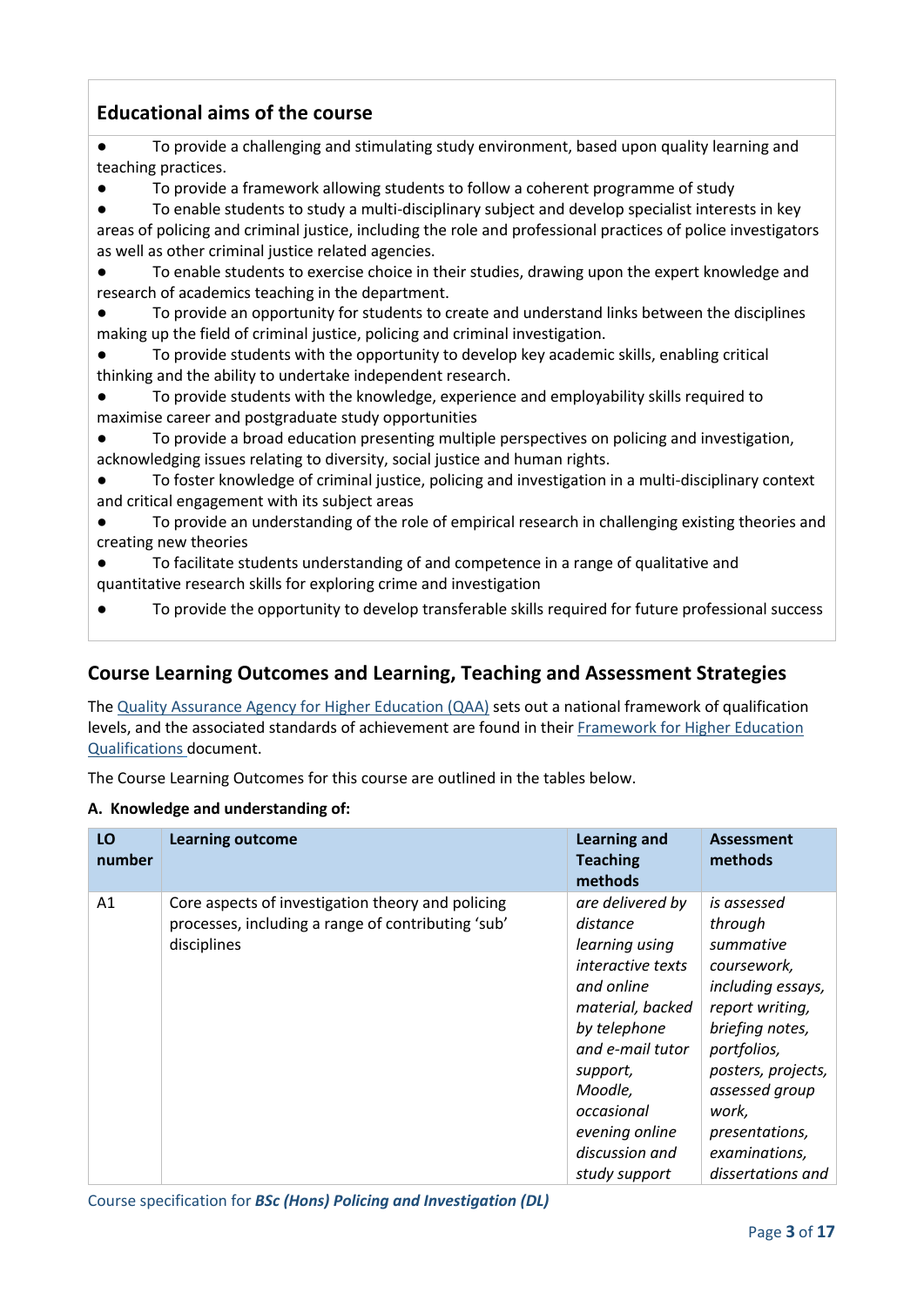|    |                                                                                                                                                  | sessions,<br>together with<br>optional<br>attendance at<br>an annual Study<br>School.                                                                                                                                                                                                                                        | in some case<br>relevant online<br>tools in Moodle.<br>Formative<br>assessment is<br>also used (essay<br>planning, oral<br>feedback, draft<br>chapters and<br>dissertations).                                                                                                                                                                                                                                          |
|----|--------------------------------------------------------------------------------------------------------------------------------------------------|------------------------------------------------------------------------------------------------------------------------------------------------------------------------------------------------------------------------------------------------------------------------------------------------------------------------------|------------------------------------------------------------------------------------------------------------------------------------------------------------------------------------------------------------------------------------------------------------------------------------------------------------------------------------------------------------------------------------------------------------------------|
| A2 | Specialist areas of policing and investigation, some at<br>the cutting edge of policing reform and social policy<br>development                  | are delivered by<br>distance<br>learning using<br>interactive texts<br>and online<br>material, backed<br>by telephone<br>and e-mail tutor<br>support,<br>Moodle,<br>occasional<br>evening online<br>discussion and<br>study support<br>sessions,<br>together with<br>optional<br>attendance at<br>an annual Study<br>School. | is assessed<br>through<br>summative<br>coursework,<br>including essays,<br>report writing,<br>briefing notes,<br>portfolios,<br>posters, projects,<br>assessed group<br>work,<br>presentations,<br>examinations,<br>dissertations and<br>in some case<br>relevant online<br>tools in Moodle.<br>Formative<br>assessment is<br>also used (essay<br>planning, oral<br>feedback, draft<br>chapters and<br>dissertations). |
| A3 | An understanding that 'policing' is not just about 'the<br>police' organisation but the social contexts within which<br>police officers operate. | are delivered by<br>distance<br>learning using<br>interactive texts<br>and online<br>material, backed<br>by telephone<br>and e-mail tutor<br>support,<br>Moodle,<br>occasional<br>evening online<br>discussion and<br>study support<br>sessions,<br>together with<br>optional<br>attendance at                               | is assessed<br>through<br>summative<br>coursework,<br>including essays,<br>report writing,<br>briefing notes,<br>portfolios,<br>posters, projects,<br>assessed group<br>work,<br>presentations,<br>examinations,<br>dissertations and<br>in some case<br>relevant online<br>tools in Moodle.<br>Formative<br>assessment is                                                                                             |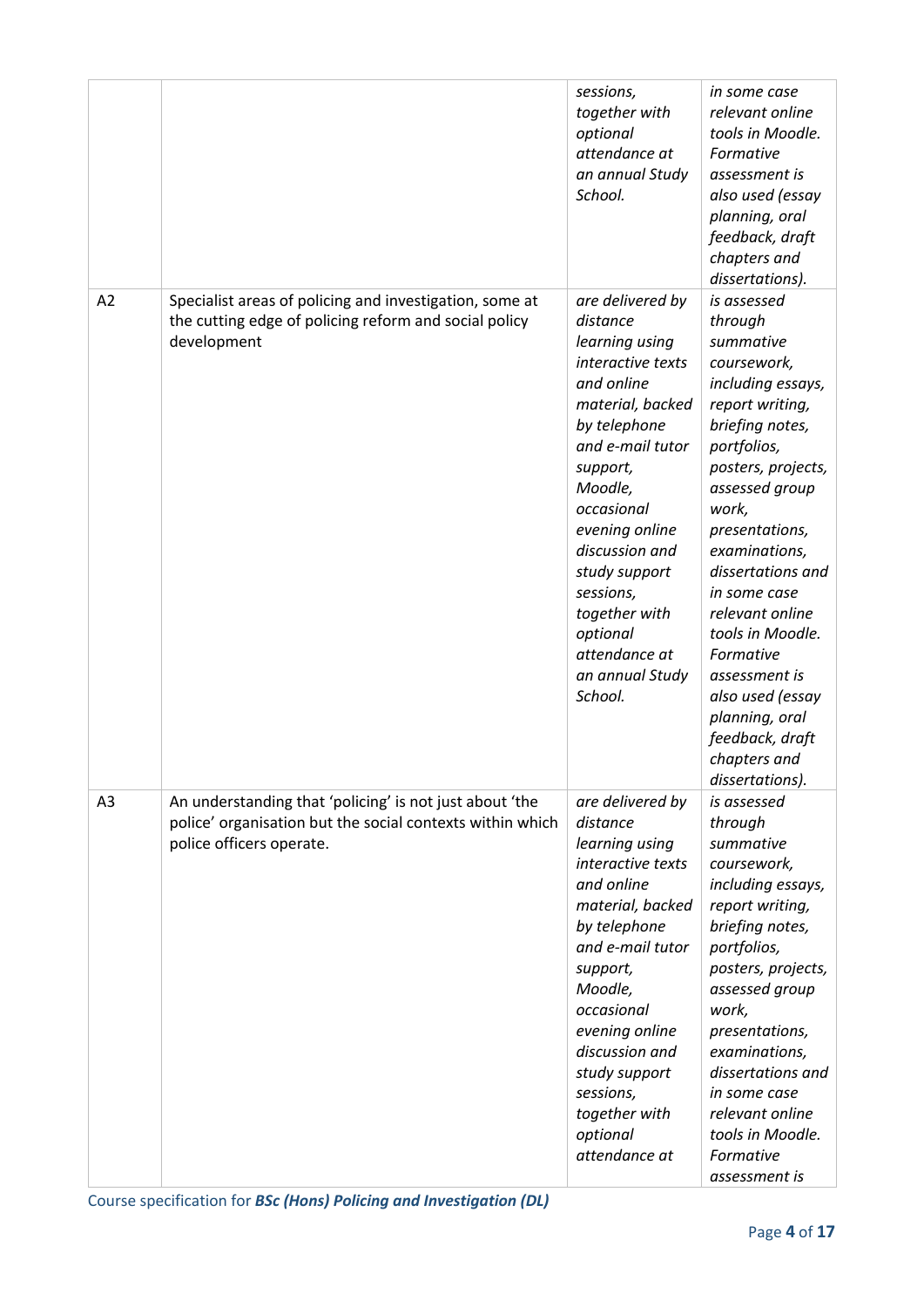|                |                                                                                                                                                                                       | an annual Study<br>School.                                                                                                                                                                                                                                                                                                   | also used (essay<br>planning, oral<br>feedback, draft<br>chapters and<br>dissertations).                                                                                                                                                                                                                                                                                                                               |
|----------------|---------------------------------------------------------------------------------------------------------------------------------------------------------------------------------------|------------------------------------------------------------------------------------------------------------------------------------------------------------------------------------------------------------------------------------------------------------------------------------------------------------------------------|------------------------------------------------------------------------------------------------------------------------------------------------------------------------------------------------------------------------------------------------------------------------------------------------------------------------------------------------------------------------------------------------------------------------|
| A4             | An appreciation of the early development of<br>investigation and the recent attempts to professionalise<br>the investigation process by linkage to national<br>occupational standards | are delivered by<br>distance<br>learning using<br>interactive texts<br>and online<br>material, backed<br>by telephone<br>and e-mail tutor<br>support,<br>Moodle,<br>occasional<br>evening online<br>discussion and<br>study support<br>sessions,<br>together with<br>optional<br>attendance at<br>an annual Study<br>School. | is assessed<br>through<br>summative<br>coursework,<br>including essays,<br>report writing,<br>briefing notes,<br>portfolios,<br>posters, projects,<br>assessed group<br>work,<br>presentations,<br>examinations,<br>dissertations and<br>in some case<br>relevant online<br>tools in Moodle.<br>Formative<br>assessment is<br>also used (essay<br>planning, oral<br>feedback, draft<br>chapters and<br>dissertations). |
| A <sub>5</sub> | A range of criminal justice research paradigms and<br>methods                                                                                                                         | are delivered by<br>distance<br>learning using<br>interactive texts<br>and online<br>material, backed<br>by telephone<br>and e-mail tutor<br>support,<br>Moodle,<br>occasional<br>evening online<br>discussion and<br>study support<br>sessions,<br>together with<br>optional<br>attendance at<br>an annual Study<br>School. | is assessed<br>through<br>summative<br>coursework,<br>including essays,<br>report writing,<br>briefing notes,<br>portfolios,<br>posters, projects,<br>assessed group<br>work,<br>presentations,<br>examinations,<br>dissertations and<br>in some case<br>relevant online<br>tools in Moodle.<br>Formative<br>assessment is<br>also used (essay<br>planning, oral<br>feedback, draft<br>chapters and<br>dissertations). |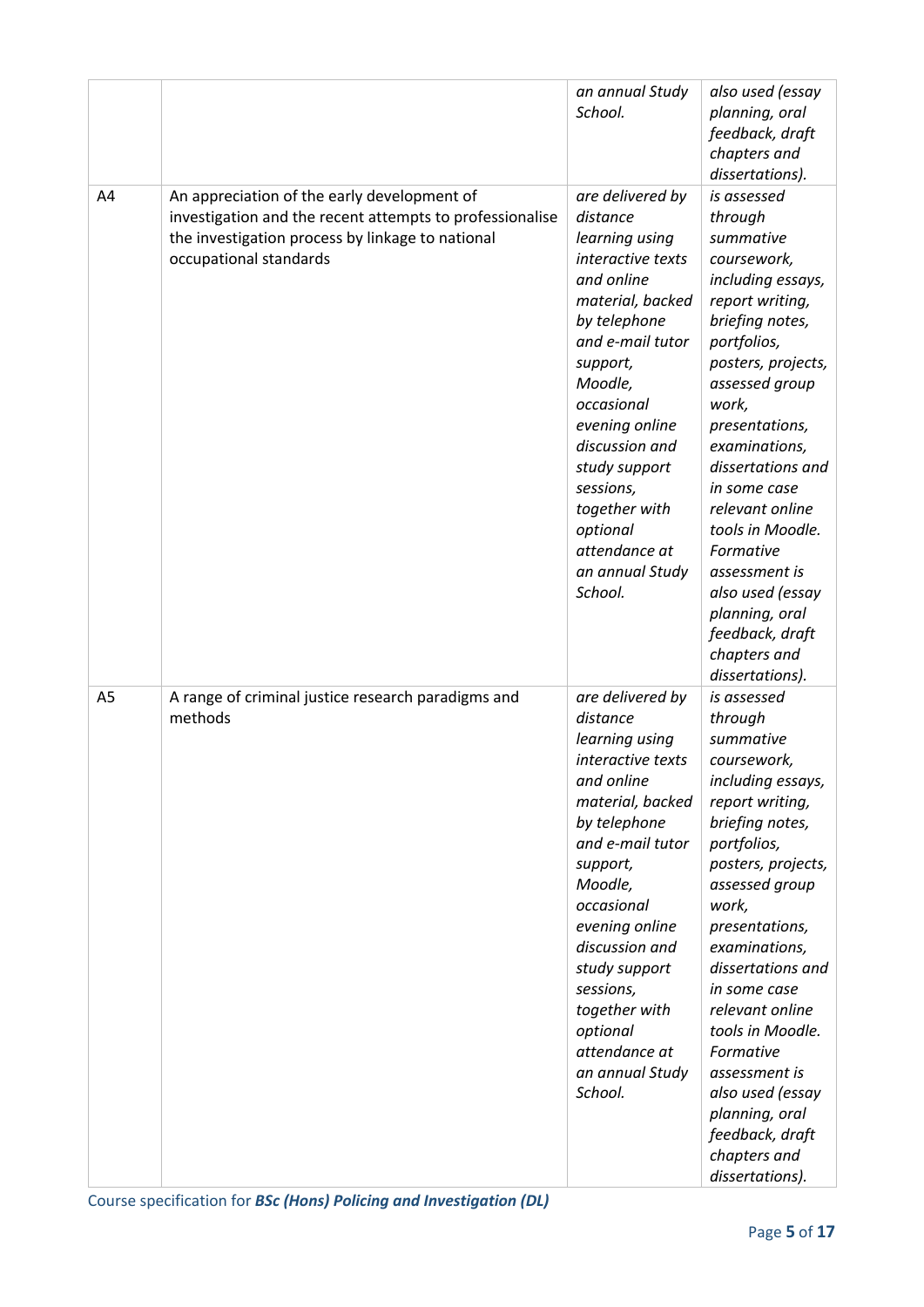| A <sub>6</sub> | The changing nature of the policing family especially<br>the emergence of outsourcing to the private sector                                                      | are delivered by<br>distance<br>learning using<br>interactive texts<br>and online<br>material, backed<br>by telephone<br>and e-mail tutor<br>support,<br>Moodle,<br>occasional<br>evening online<br>discussion and<br>study support<br>sessions,<br>together with<br>optional<br>attendance at<br>an annual Study<br>School. | is assessed<br>through<br>summative<br>coursework,<br>including essays,<br>report writing,<br>briefing notes,<br>portfolios,<br>posters, projects,<br>assessed group<br>work,<br>presentations,<br>examinations,<br>dissertations and<br>in some case<br>relevant online<br>tools in Moodle.<br>Formative<br>assessment is<br>also used (essay<br>planning, oral<br>feedback, draft<br>chapters and<br>dissertations). |
|----------------|------------------------------------------------------------------------------------------------------------------------------------------------------------------|------------------------------------------------------------------------------------------------------------------------------------------------------------------------------------------------------------------------------------------------------------------------------------------------------------------------------|------------------------------------------------------------------------------------------------------------------------------------------------------------------------------------------------------------------------------------------------------------------------------------------------------------------------------------------------------------------------------------------------------------------------|
| A7             | The development of academic skills, reading and<br>research, the writing of academic essays and<br>undertaking independent research, including a<br>dissertation | are delivered by<br>distance<br>learning using<br>interactive texts<br>and online<br>material, backed<br>by telephone<br>and e-mail tutor<br>support,<br>Moodle,<br>occasional<br>evening online<br>discussion and<br>study support<br>sessions,<br>together with<br>optional<br>attendance at<br>an annual Study<br>School. | is assessed<br>through<br>summative<br>coursework,<br>including essays,<br>report writing,<br>briefing notes,<br>portfolios,<br>posters, projects,<br>assessed group<br>work,<br>presentations,<br>examinations,<br>dissertations and<br>in some case<br>relevant online<br>tools in Moodle.<br>Formative<br>assessment is<br>also used (essay<br>planning, oral<br>feedback, draft<br>chapters and<br>dissertations). |
| A8             | Quantitative and qualitative research methods                                                                                                                    | are delivered by<br>distance<br>learning using<br>interactive texts<br>and online                                                                                                                                                                                                                                            | is assessed<br>through<br>summative<br>coursework,<br>including essays,                                                                                                                                                                                                                                                                                                                                                |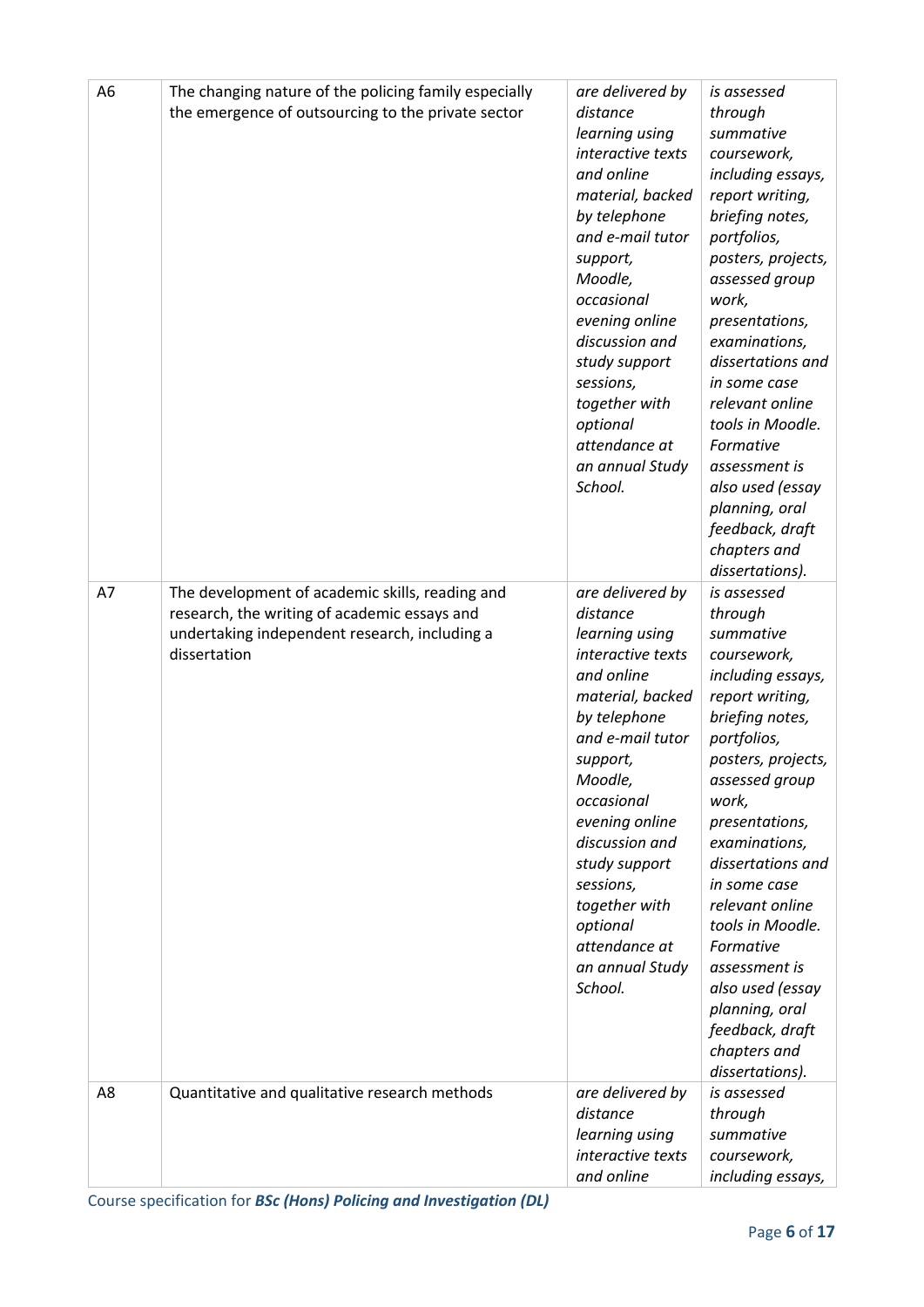|                |                                                                                                                                                                                                     | material, backed<br>by telephone<br>and e-mail tutor<br>support,<br>Moodle, occasio<br>nal evening<br>online discussion<br>and study<br>support<br>sessions,<br>together with<br>optional<br>attendance at<br>an annual Study<br>School.                                                                                     | report writing,<br>briefing notes,<br>portfolios,<br>posters, projects,<br>assessed group<br>work,<br>presentations,<br>examinations,<br>dissertations and<br>in some case<br>relevant online<br>tools in Moodle.<br>Formative<br>assessment is<br>also used (essay<br>planning, oral<br>feedback, draft<br>chapters and<br>dissertations).                                                                            |
|----------------|-----------------------------------------------------------------------------------------------------------------------------------------------------------------------------------------------------|------------------------------------------------------------------------------------------------------------------------------------------------------------------------------------------------------------------------------------------------------------------------------------------------------------------------------|------------------------------------------------------------------------------------------------------------------------------------------------------------------------------------------------------------------------------------------------------------------------------------------------------------------------------------------------------------------------------------------------------------------------|
| A <sub>9</sub> | The development of communication skills to analyse,<br>question and debate key issues relating to policing and<br>investigation to a range of audiences, including<br>professionals and lay people. | are delivered by<br>distance<br>learning using<br>interactive texts<br>and online<br>material, backed<br>by telephone<br>and e-mail tutor<br>support,<br>Moodle,<br>occasional<br>evening online<br>discussion and<br>study support<br>sessions,<br>together with<br>optional<br>attendance at<br>an annual Study<br>School. | is assessed<br>through<br>summative<br>coursework,<br>including essays,<br>report writing,<br>briefing notes,<br>portfolios,<br>posters, projects,<br>assessed group<br>work,<br>presentations,<br>examinations,<br>dissertations and<br>in some case<br>relevant online<br>tools in Moodle.<br>Formative<br>assessment is<br>also used (essay<br>planning, oral<br>feedback, draft<br>chapters and<br>dissertations). |

### **B. Cognitive (Intellectual or Thinking) skills, able to:**

| LO<br>number | <b>Learning outcome</b>                          | Learning and<br><b>Teaching</b><br>methods                      | <b>Assessment</b><br>methods                 |
|--------------|--------------------------------------------------|-----------------------------------------------------------------|----------------------------------------------|
| <b>B1</b>    | Generate and explore creative and original ideas | delivered by<br>distance<br>learning using<br>interactive texts | assessed<br>through essays,<br>reports and a |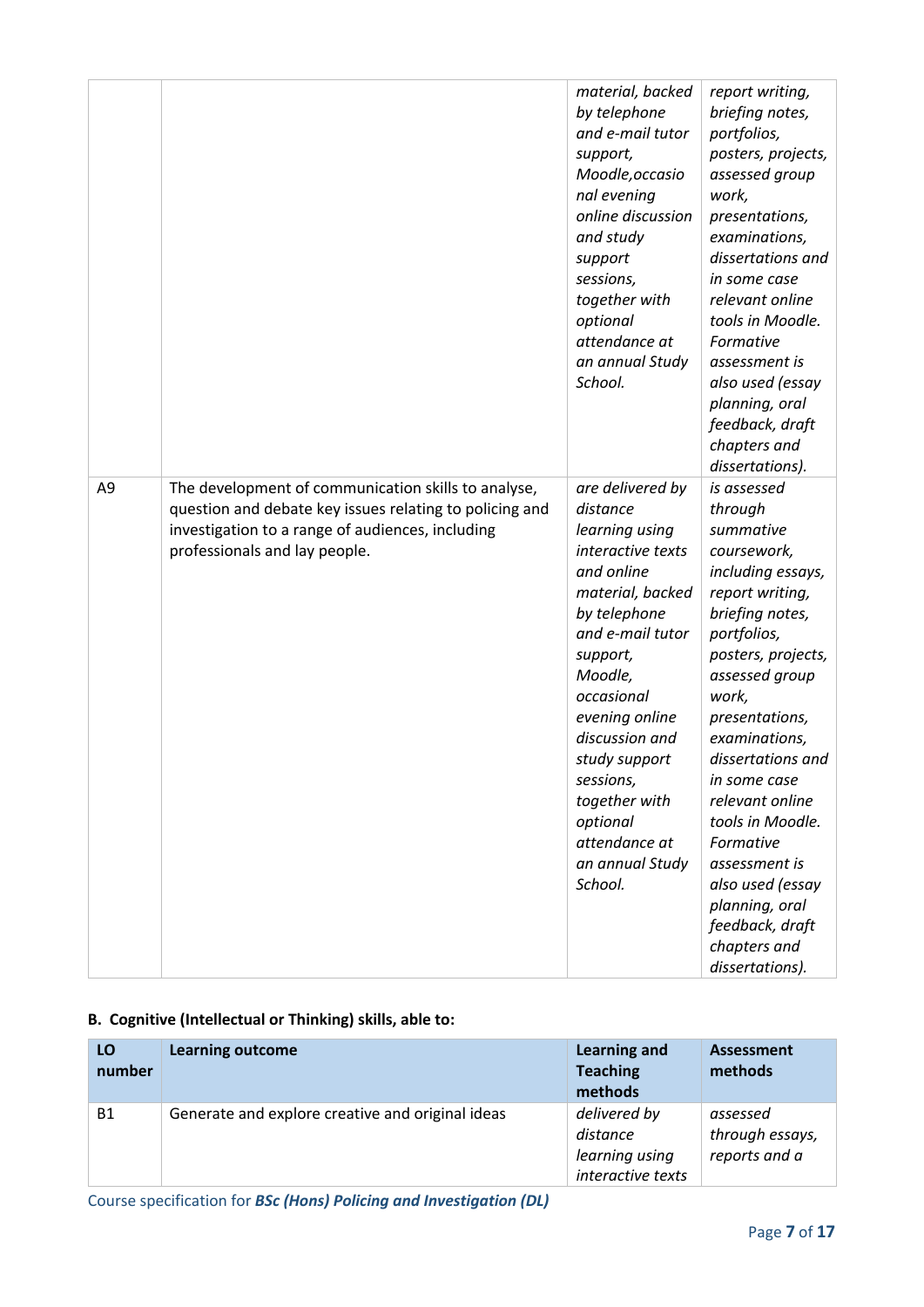|                |                                                                                                                                                 | and online<br>material, backed<br>by telephone<br>and e-mail tutor<br>support,<br>Moodle,<br>occasional<br>evening online<br>discussion and<br>study support<br>sessions,<br>together with<br>optional<br>attendance at<br>an annual Study<br>School.                                                                    | research<br>dissertation                                                 |
|----------------|-------------------------------------------------------------------------------------------------------------------------------------------------|--------------------------------------------------------------------------------------------------------------------------------------------------------------------------------------------------------------------------------------------------------------------------------------------------------------------------|--------------------------------------------------------------------------|
| <b>B2</b>      | Apply multiple and competing perspectives to<br>criminological issues and debates                                                               | delivered by<br>distance<br>learning using<br>interactive texts<br>and online<br>material, backed<br>by telephone<br>and e-mail tutor<br>support,<br>Moodle,<br>occasional<br>evening online<br>discussion and<br>study support<br>sessions,<br>together with<br>optional<br>attendance at<br>an annual Study<br>School. | assessed<br>through essays,<br>reports and a<br>research<br>dissertation |
| B <sub>3</sub> | Gather, retrieve and synthesise information from a<br>range of sources, recognising the validity and reliability<br>of some sources over others | delivered by<br>distance<br>learning using<br>interactive texts<br>and online<br>material, backed<br>by telephone<br>and e-mail tutor<br>support,<br>Moodle,<br>occasional<br>evening online<br>discussion and<br>study support<br>sessions,<br>together with<br>optional                                                | assessed<br>through essays,<br>reports and a<br>research<br>dissertation |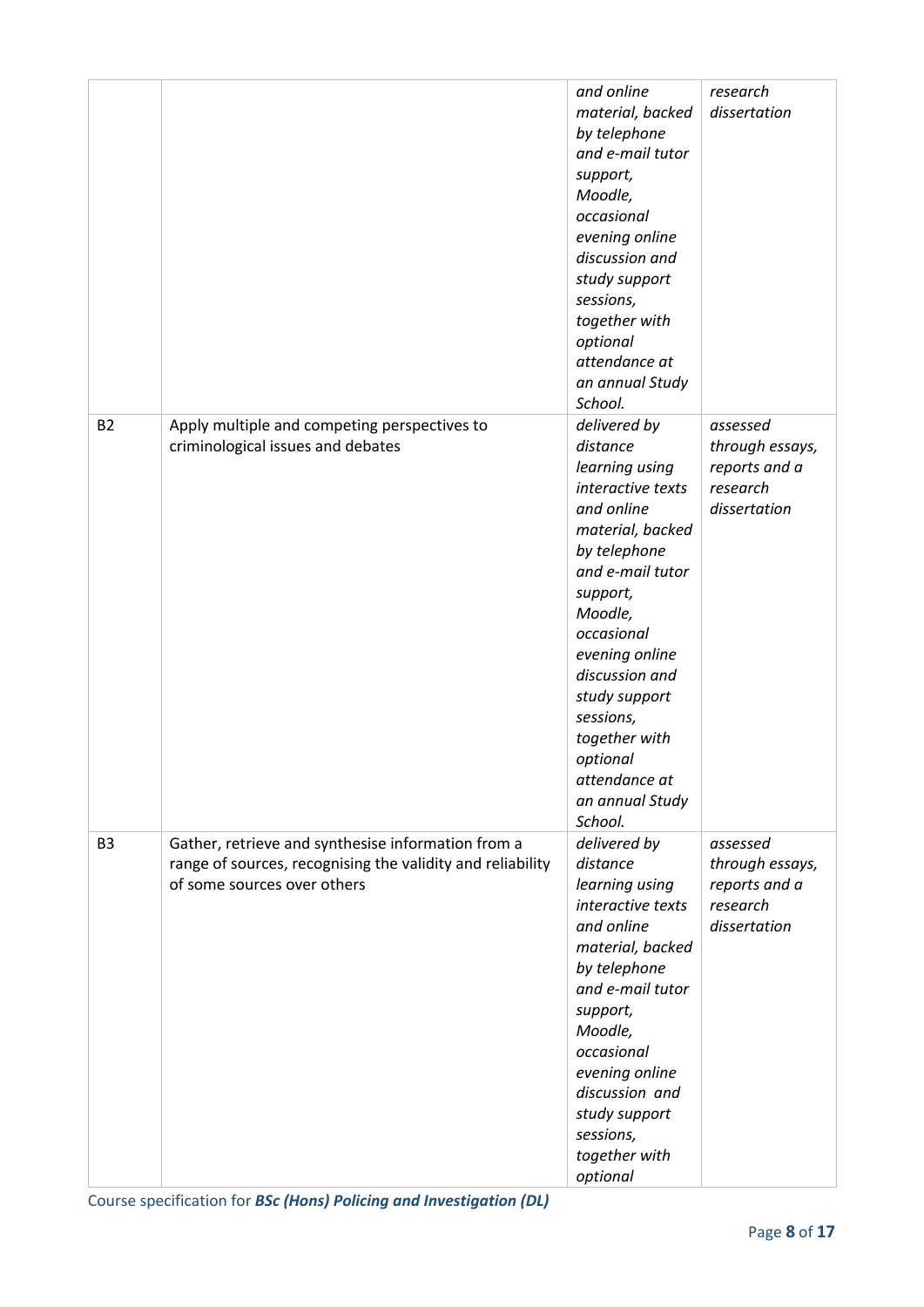|                |                                                                                                                                  | attendance at<br>an annual Study<br>School.                                                                                                                                                                                                                                                                              |                                                                          |
|----------------|----------------------------------------------------------------------------------------------------------------------------------|--------------------------------------------------------------------------------------------------------------------------------------------------------------------------------------------------------------------------------------------------------------------------------------------------------------------------|--------------------------------------------------------------------------|
| <b>B4</b>      | Think analytically and critically about the multi-<br>disciplinary nature of criminological publications                         | delivered by<br>distance<br>learning using<br>interactive texts<br>and online<br>material, backed<br>by telephone<br>and e-mail tutor<br>support,<br>Moodle,<br>occasional<br>evening online<br>discussion and<br>study support<br>sessions,<br>together with<br>optional<br>attendance at<br>an annual Study<br>School. | assessed<br>through essays,<br>reports and a<br>research<br>dissertation |
| <b>B5</b>      | Select appropriate theories in developing research<br>methodologies to support projects, dissertations and<br>other written work | delivered by<br>distance<br>learning using<br>interactive texts<br>and online<br>material, backed<br>by telephone<br>and e-mail tutor<br>support,<br>Moodle,<br>occasional<br>evening online<br>discussion and<br>study support<br>sessions,<br>together with<br>optional<br>attendance at<br>an annual Study<br>School. | assessed<br>through essays,<br>reports and a<br>research<br>dissertation |
| B <sub>6</sub> | Evaluate evidence from a range of sources and make<br>informed judgements                                                        | delivered by<br>distance<br>learning using<br>interactive texts<br>and online<br>material, backed<br>by telephone<br>and e-mail tutor<br>support,<br>Moodle,                                                                                                                                                             | assessed<br>through essays,<br>reports and a<br>research<br>dissertation |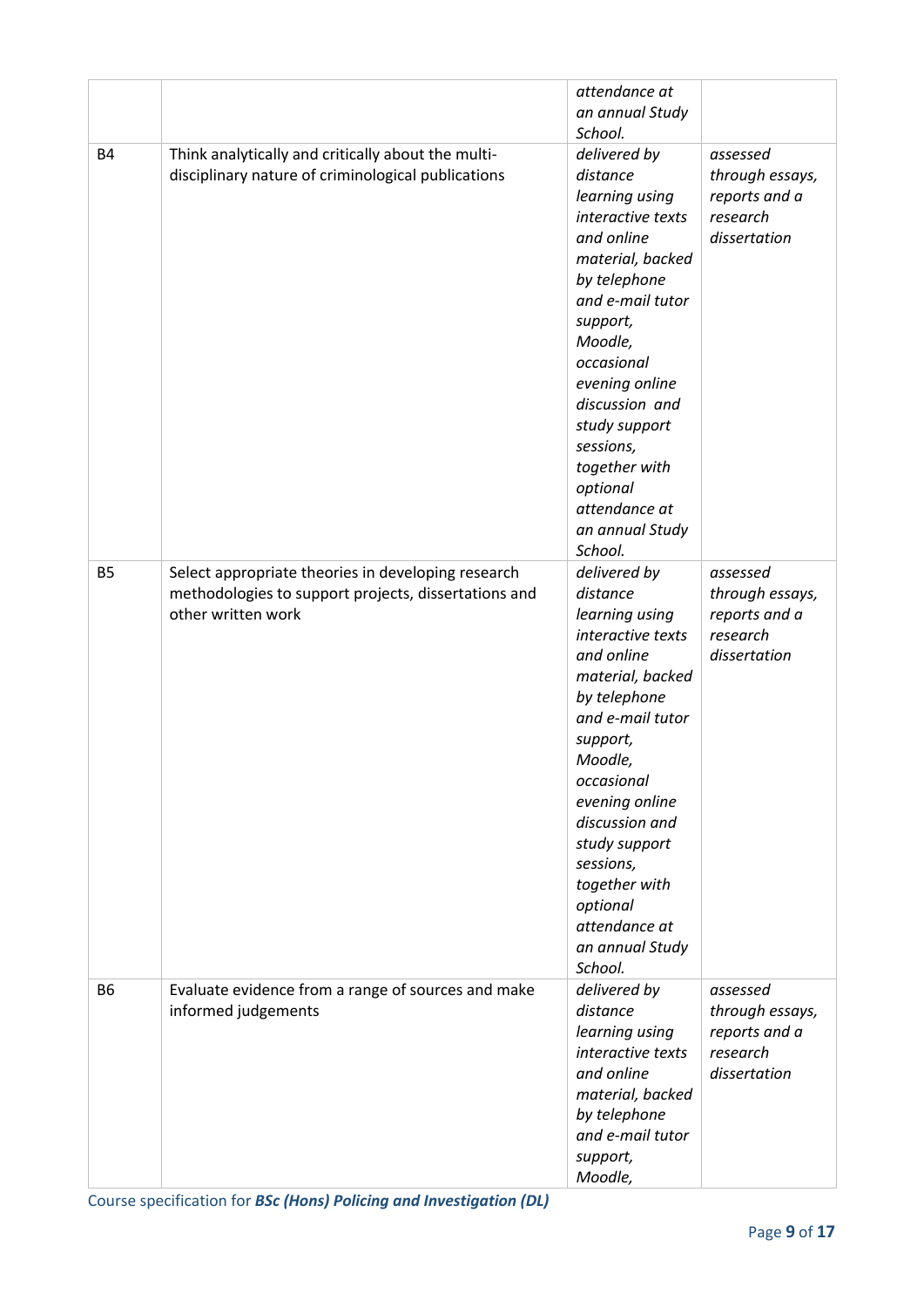|                |                                                                                                                             | occasional<br>evening online<br>discussion and<br>study support<br>sessions,<br>together with<br>optional<br>attendance at<br>an annual Study<br>School.                                                                                                                                                                 |                                                                          |
|----------------|-----------------------------------------------------------------------------------------------------------------------------|--------------------------------------------------------------------------------------------------------------------------------------------------------------------------------------------------------------------------------------------------------------------------------------------------------------------------|--------------------------------------------------------------------------|
| <b>B7</b>      | Develop and sustain reasoned arguments to a range of<br>audiences                                                           | delivered by<br>distance<br>learning using<br>interactive texts<br>and online<br>material, backed<br>by telephone<br>and e-mail tutor<br>support,<br>Moodle,<br>occasional<br>evening online<br>discussion and<br>study support<br>sessions,<br>together with<br>optional<br>attendance at<br>an annual Study<br>School. | assessed<br>through essays,<br>reports and a<br>research<br>dissertation |
| B <sub>8</sub> | Identify and focus on topical and pertinent issues,<br>placing debates in their wider social and political<br>contexts      | delivered by<br>distance<br>learning using<br>interactive texts<br>and online<br>material, backed<br>by telephone<br>and e-mail tutor<br>support,<br>Moodle,<br>occasional<br>evening online<br>discussion and<br>study support<br>sessions,<br>together with<br>optional<br>attendance at<br>an annual Study<br>School. | assessed<br>through essays,<br>reports and a<br>research<br>dissertation |
| B <sub>9</sub> | Use evidence-based reasoning to reflect on practical,<br>theoretical and ethical issues involved in criminology<br>research | delivered by<br>distance<br>learning using                                                                                                                                                                                                                                                                               | assessed<br>through essays,<br>reports and a                             |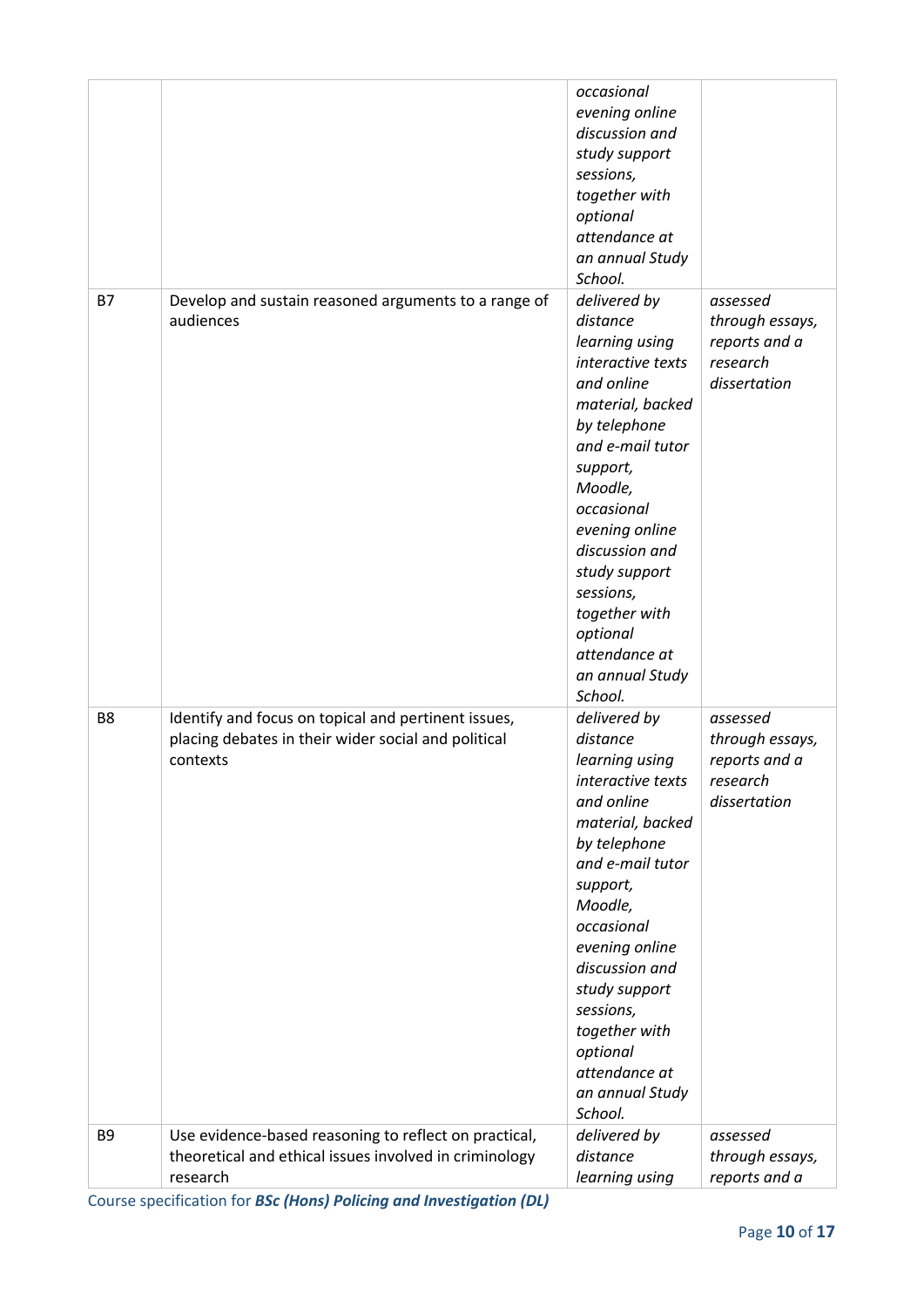| interactive texts | research     |
|-------------------|--------------|
| and online        | dissertation |
| material, backed  |              |
| by telephone      |              |
| and e-mail tutor  |              |
| support,          |              |
| Moodle,           |              |
| occasional        |              |
| evening online    |              |
| discussion and    |              |
| study support     |              |
| sessions,         |              |
| together with     |              |
| optional          |              |
| attendance at     |              |
| an annual Study   |              |
| School.           |              |

### **C. Practical (Professional or Subject) skills, able to:**

| LO<br>number   | <b>Learning outcome</b>                                                                  | <b>Learning and</b><br><b>Teaching</b><br>methods                                                                                                                                                                                                                                                                        | <b>Assessment</b><br>methods                                             |
|----------------|------------------------------------------------------------------------------------------|--------------------------------------------------------------------------------------------------------------------------------------------------------------------------------------------------------------------------------------------------------------------------------------------------------------------------|--------------------------------------------------------------------------|
| C1             | Communicate criminological ideas in both written and<br>oral formats, including reports. | delivered by<br>distance<br>learning using<br>interactive texts<br>and online<br>material, backed<br>by telephone<br>and e-mail tutor<br>support,<br>Moodle,<br>occasional<br>evening online<br>discussion and<br>study support<br>sessions,<br>together with<br>optional<br>attendance at<br>an annual Study<br>School. | assessed<br>through essays,<br>reports and a<br>research<br>dissertation |
| C <sub>2</sub> | Problem solve and develop reasoned argument                                              | delivered by<br>distance<br>learning using<br>interactive texts<br>and online<br>material, backed<br>by telephone<br>and e-mail tutor<br>support,<br>Moodle,                                                                                                                                                             | assessed<br>through essays,<br>reports and a<br>research<br>dissertation |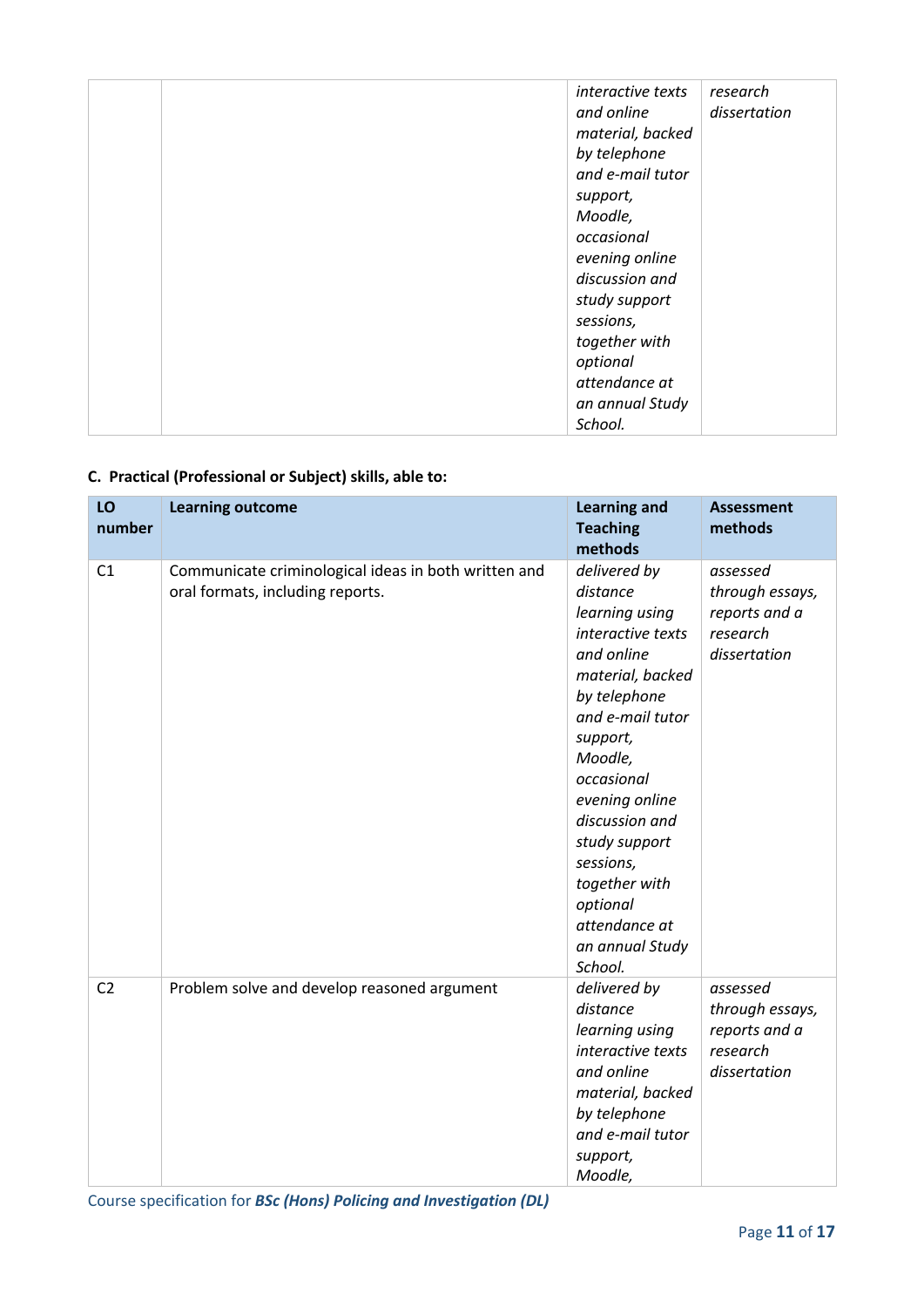|                |                                                                                             | occasional<br>evening online<br>discussion and<br>study support<br>sessions,<br>together with<br>optional<br>attendance at<br>an annual Study<br>School.                                                                                                                                                                 |                                                                          |
|----------------|---------------------------------------------------------------------------------------------|--------------------------------------------------------------------------------------------------------------------------------------------------------------------------------------------------------------------------------------------------------------------------------------------------------------------------|--------------------------------------------------------------------------|
| C <sub>3</sub> | Retrieve and organise information effectively from a<br>range of reliable and valid sources | delivered by<br>distance<br>learning using<br>interactive texts<br>and online<br>material, backed<br>by telephone<br>and e-mail tutor<br>support,<br>Moodle,<br>occasional<br>evening online<br>discussion and<br>study support<br>sessions,<br>together with<br>optional<br>attendance at<br>an annual Study<br>School. | assessed<br>through essays,<br>reports and a<br>research<br>dissertation |
| C <sub>4</sub> | Work effectively under pressure and exercise effective<br>time management skills            | delivered by<br>distance<br>learning using<br>interactive texts<br>and online<br>material, backed<br>by telephone<br>and e-mail tutor<br>support,<br>Moodle,<br>occasional<br>evening online<br>discussion and<br>study support<br>sessions,<br>together with<br>optional<br>attendance at<br>an annual Study            | assessed<br>through essays,<br>reports and a<br>research<br>dissertation |
| C <sub>5</sub> | Be sensitive to environmental and interpersonal aspects                                     | School.<br>delivered by<br>distance<br>learning using                                                                                                                                                                                                                                                                    | assessed<br>through essays,<br>reports and a                             |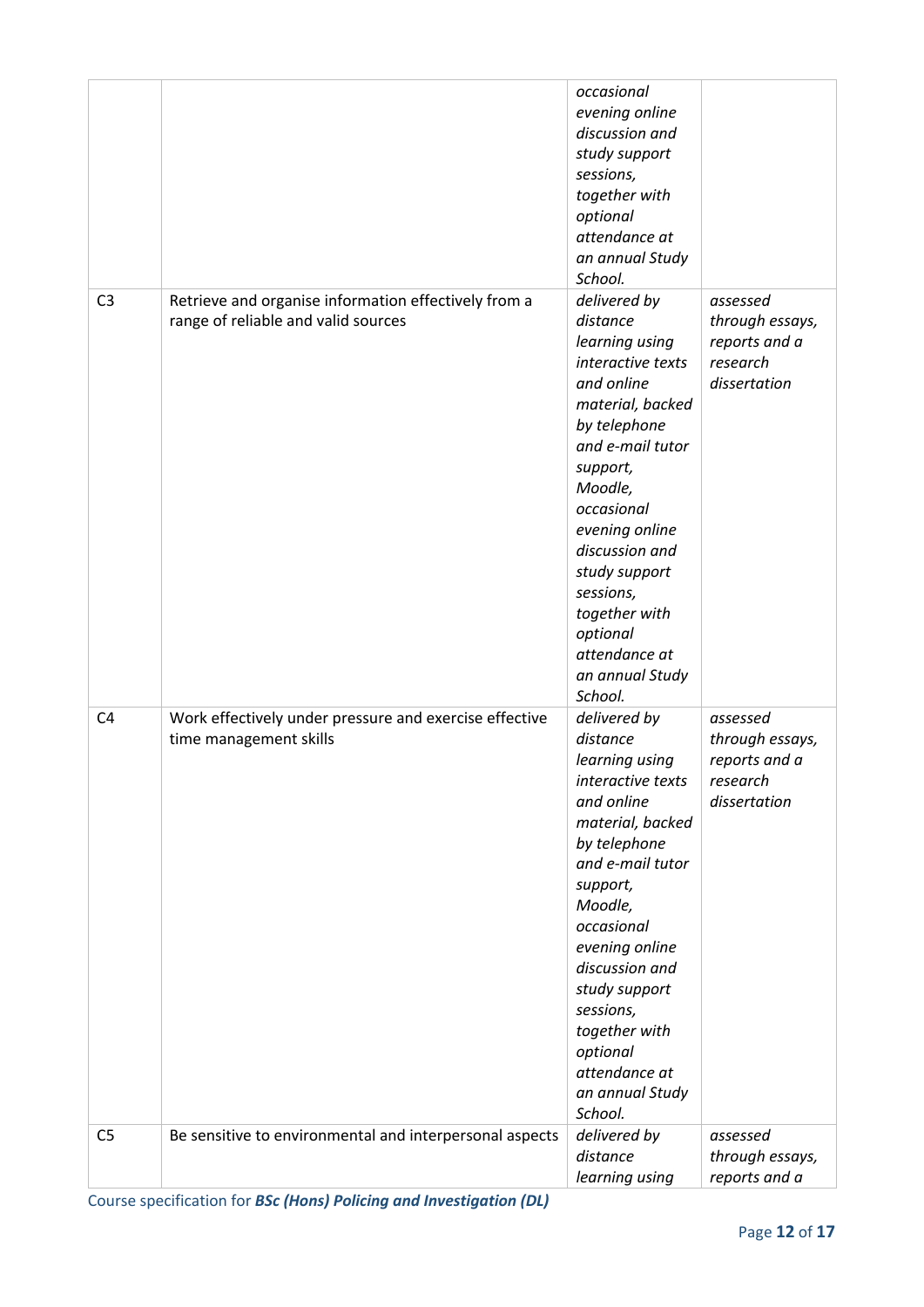|                |                                                                                          | interactive texts<br>and online<br>material, backed<br>by telephone<br>and e-mail tutor<br>support,<br>Moodle,<br>occasional<br>evening online<br>discussion and<br>study support<br>sessions,<br>together with<br>optional<br>attendance at<br>an annual Study<br>School.                                                | research<br>dissertation                                                 |
|----------------|------------------------------------------------------------------------------------------|---------------------------------------------------------------------------------------------------------------------------------------------------------------------------------------------------------------------------------------------------------------------------------------------------------------------------|--------------------------------------------------------------------------|
| C <sub>6</sub> | Conduct a substantial piece of criminological research,<br>under appropriate supervision | delivered by<br>distance<br>learning using<br>interactive texts<br>and online<br>material, backed<br>by telephone<br>and e-mail tutor<br>support,<br>Moodle, occasio<br>nal evening<br>online discussion<br>and study<br>support<br>sessions,<br>together with<br>optional<br>attendance at<br>an annual Study<br>School. | assessed<br>through essays,<br>reports and a<br>research<br>dissertation |

### **D. Transferable (Graduate and Employability) skills, able to:**

| LO<br>number   | <b>Learning outcome</b>                                                                                                                        | <b>Learning and</b><br><b>Teaching</b><br>methods                                                                                                                   | <b>Assessment</b><br>methods                                             |
|----------------|------------------------------------------------------------------------------------------------------------------------------------------------|---------------------------------------------------------------------------------------------------------------------------------------------------------------------|--------------------------------------------------------------------------|
| D <sub>1</sub> | Contribute to online group discussions and debates<br>about a complex subject, involving the management of<br>tasks and problem solving skills | delivered by<br>distance<br>learning using<br><i>interactive texts</i><br>and online<br>material, backed<br>by telephone<br>and e-mail tutor<br>support,<br>Moodle, | assessed<br>through essays,<br>reports and a<br>research<br>dissertation |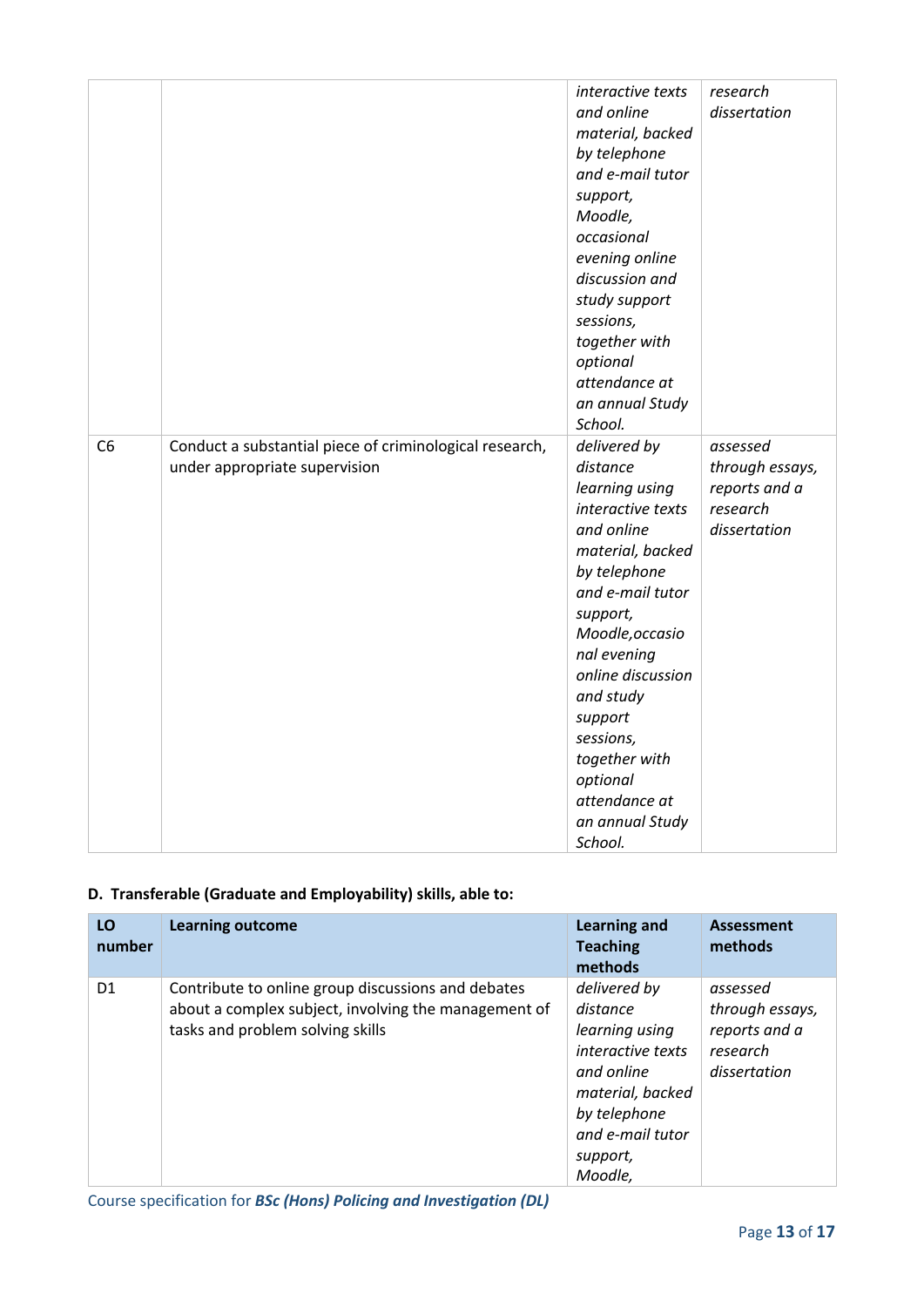|                |                                                                                                                                                                                                                        | occasional<br>evening online<br>discussion and<br>study support<br>sessions,<br>together with<br>optional<br>attendance at<br>an annual Study<br>School.                                                                                                                                                                 |                                                                          |
|----------------|------------------------------------------------------------------------------------------------------------------------------------------------------------------------------------------------------------------------|--------------------------------------------------------------------------------------------------------------------------------------------------------------------------------------------------------------------------------------------------------------------------------------------------------------------------|--------------------------------------------------------------------------|
| D <sub>2</sub> | Research, read and synthesise information from a range<br>of sources and documents about a complex subject,<br>making decisions regarding the reliability and validity of<br>the sources used                          | delivered by<br>distance<br>learning using<br>interactive texts<br>and online<br>material, backed<br>by telephone<br>and e-mail tutor<br>support,<br>Moodle,<br>occasional<br>evening online<br>discussion and<br>study support<br>sessions,<br>together with<br>optional<br>attendance at<br>an annual Study<br>School. | assessed<br>through essays,<br>reports and a<br>research<br>dissertation |
| D <sub>3</sub> | Develop written communication skills by employing<br>different types of written documents (essays, reports,<br>articles, dissertation) to convey knowledge and<br>understanding of complex subjects and debates (C3.4) | delivered by<br>distance<br>learning using<br>interactive texts<br>and online<br>material, backed<br>by telephone<br>and e-mail tutor<br>support,<br>Moodle,<br>occasional<br>evening online<br>discussion and<br>study support<br>sessions,<br>together with<br>optional<br>attendance at<br>an annual Study<br>School. | assessed<br>through essays,<br>reports and a<br>research<br>dissertation |
| D4             | Present information from a range of sources for<br>different purposes and audiences                                                                                                                                    | delivered by<br>distance<br>learning using                                                                                                                                                                                                                                                                               | assessed<br>through essays,<br>reports and a                             |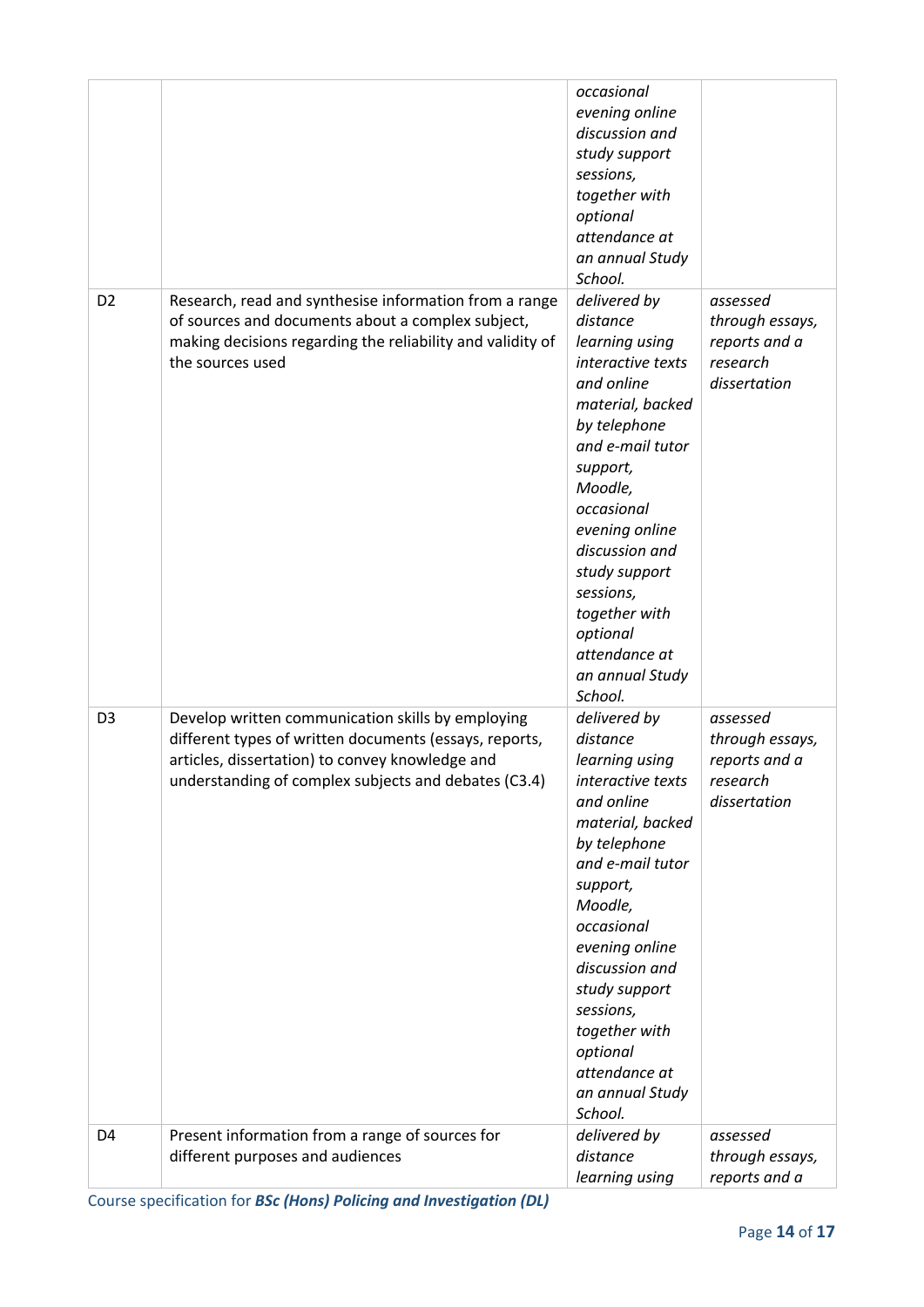|                |                                                                                                                                                      | interactive texts<br>and online<br>material, backed<br>by telephone<br>and e-mail tutor<br>support,<br>Moodle,<br>occasional<br>evening online<br>discussion and<br>study support<br>sessions,<br>together with<br>optional<br>attendance at<br>an annual Study<br>School.                                               | research<br>dissertation                                                 |
|----------------|------------------------------------------------------------------------------------------------------------------------------------------------------|--------------------------------------------------------------------------------------------------------------------------------------------------------------------------------------------------------------------------------------------------------------------------------------------------------------------------|--------------------------------------------------------------------------|
| D <sub>5</sub> | Recognise, explore and describe a problem, agree<br>standards and outcomes for its solutions, involving<br>team working and problem solving skills   | delivered by<br>distance<br>learning using<br>interactive texts<br>and online<br>material, backed<br>by telephone<br>and e-mail tutor<br>support,<br>Moodle,<br>occasional<br>evening online<br>discussion and<br>study support<br>sessions,<br>together with<br>optional<br>attendance at<br>an annual Study<br>School. | assessed<br>through essays,<br>reports and a<br>research<br>dissertation |
| D <sub>6</sub> | Work towards achieving agreed objectives, seek to<br>establish and maintain co-operative working<br>relationships in meeting responsibilities (W3.2) | delivered by<br>distance<br>learning using<br>interactive texts<br>and online<br>material, backed<br>by telephone<br>and e-mail tutor<br>support,<br>Moodle,<br>occasional<br>evening online<br>discussion and<br>study support<br>sessions,<br>together with                                                            | assessed<br>through essays,<br>reports and a<br>research<br>dissertation |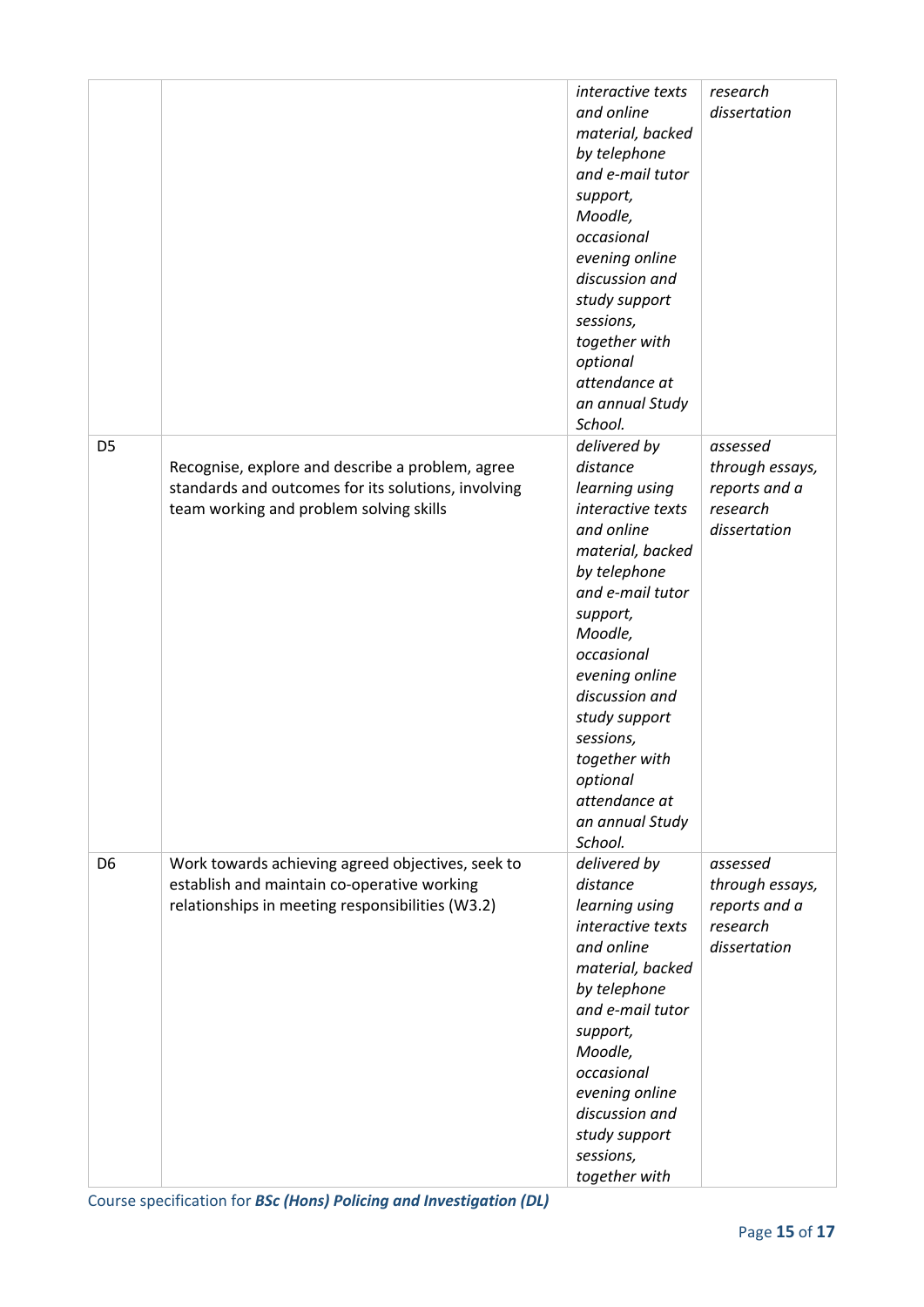|    |                                                                                                                                   | optional<br>attendance at<br>an annual Study<br>School.                                                                                                                                                                                                                                                                         |                                                                          |
|----|-----------------------------------------------------------------------------------------------------------------------------------|---------------------------------------------------------------------------------------------------------------------------------------------------------------------------------------------------------------------------------------------------------------------------------------------------------------------------------|--------------------------------------------------------------------------|
| D7 | Make use of feedback to plan, organise and<br>$\mathbf{1}$ .<br>review own performance, using analytical and reflective<br>skills | delivered by<br>distance<br>learning using<br><i>interactive texts</i><br>and online<br>material, backed<br>by telephone<br>and e-mail tutor<br>support,<br>Moodle,<br>occasional<br>evening online<br>discussion and<br>study support<br>sessions,<br>together with<br>optional<br>attendance at<br>an annual Study<br>School. | assessed<br>through essays,<br>reports and a<br>research<br>dissertation |
|    |                                                                                                                                   |                                                                                                                                                                                                                                                                                                                                 |                                                                          |

## **Academic Regulations**

The current University of Portsmouth **Academic Regulations** will apply to this course.

#### **Support for Student Learning**

The University of Portsmouth provides a comprehensive range of support services for students throughout their course, details of which are available at the [MyPort](http://myport.ac.uk/) student portal.

#### **Evaluation and Enhancement of Standards and Quality in Learning and Teaching**

The University of Portsmouth undertakes comprehensive monitoring, review and evaluation of courses within clearly assigned staff responsibilities. Student feedback is a key feature in these evaluations, as represented in our [Policy for Listening to and Responding to the Student Voice](http://policies.docstore.port.ac.uk/policy-069.pdf) where you can also find further information.

#### **Reference Points**

The course and outcomes have been developed taking account of:

- [University of Portsmouth Curriculum Framework Specification](http://policies.docstore.port.ac.uk/policy-217.pdf?_ga=2.262170252.1863271531.1625471462-353504235.1613498042)
- [University of Portsmouth Strategy](https://www.port.ac.uk/about-us/our-ambition/our-strategy)
- [University of Portsmouth Code of Practice for Work-based and Placement Learning](http://policies.docstore.port.ac.uk/policy-151.pdf)
- [Quality Assurance Agency UK Quality Code for Higher Education](https://www.qaa.ac.uk/quality-code)
- [Quality Assurance Agency Qualification Characteristic Statements](https://www.qaa.ac.uk/quality-code/characteristics-statements)
- **[Quality Assurance Agency Subject Benchmark Statement for Criminology](https://www.qaa.ac.uk/docs/qaa/subject-benchmark-statements/subject-benchmark-statement-criminology.pdf?sfvrsn=8f2c881_4)**
- [Quality Assurance Agency Framework for Higher Education Qualifications](https://www.qaa.ac.uk/quality-code/qualifications-frameworks)
- Vocational and professional experience, scholarship and research expertise of the University of